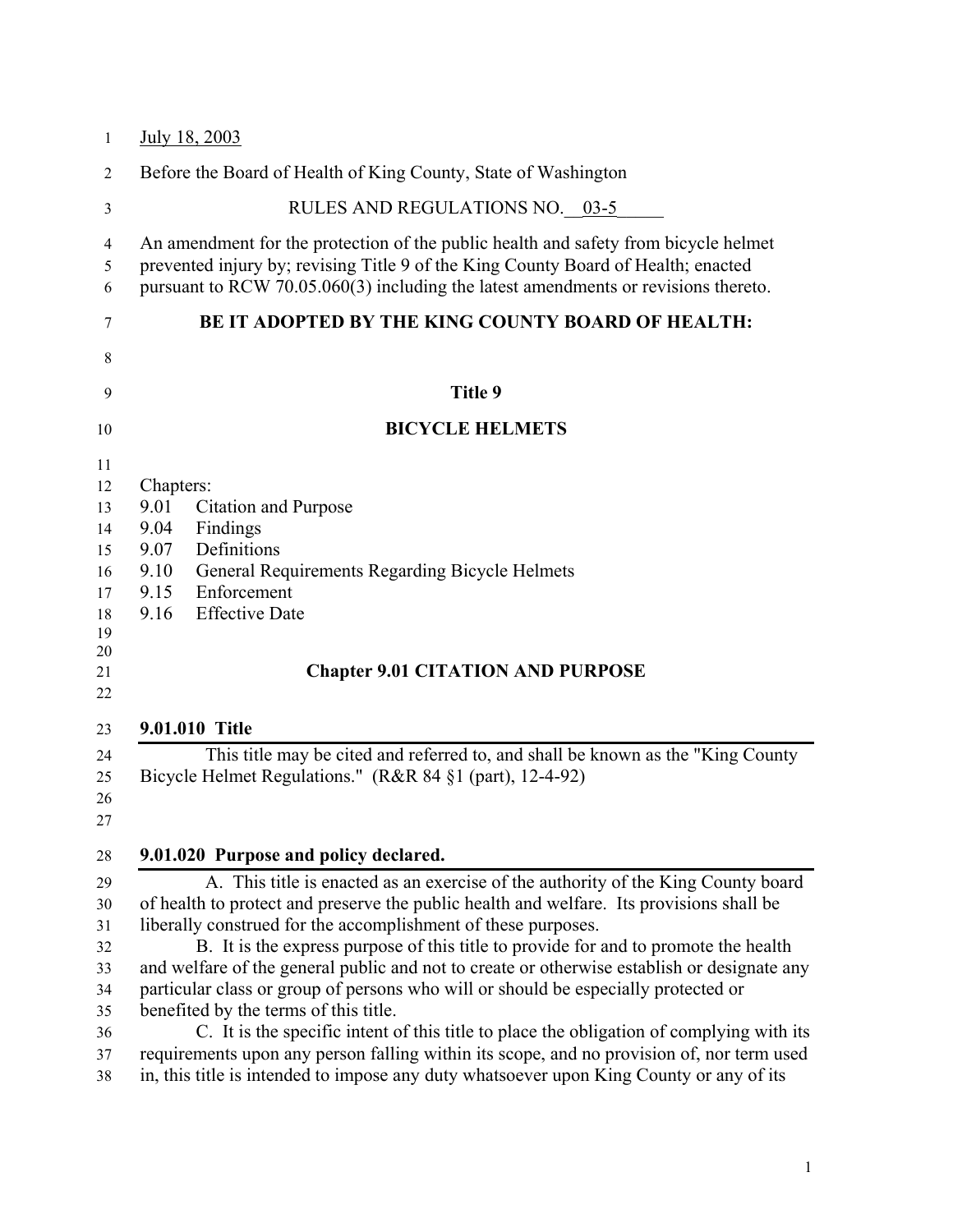| 1              | officers or employees, for whom the implementation or enforcement of this title shall be        |
|----------------|-------------------------------------------------------------------------------------------------|
| $\overline{2}$ | discretionary and not mandatory.                                                                |
| 3              | D. Nothing contained in this title is intended to be, nor shall be construed to                 |
| 4              | create or to form the basis for, a liability on the part of the King County, or its officers,   |
| 5              | employees or agents, for any injury or damage resulting from the failure of any person to       |
| 6              | comply with this title. (R&R 84 §1 (part), 12-4-92)                                             |
| 7              |                                                                                                 |
| $\,8\,$        | <b>9.01.030 Local Municipal Ordinances</b>                                                      |
| 9              | A. Nothing in this regulation is intended to limit the ability of local                         |
| 10             | jurisdictions to adopt and enforce requirements regarding bicycle helmets.                      |
| 11             |                                                                                                 |
| 12             | 9.01.100 Severability.                                                                          |
| 13             | The provisions of this title are declared to be separate and severable. The                     |
| 14             | invalidity of any clause, sentence, paragraph, subdivision, section or portions of this title,  |
| 15             | or the invalidity of the application thereof to any person or circumstance, shall not affect    |
| 16             | the validity of the remainder of this title or the validity of its application to other persons |
| 17             | or circumstances. $(R&R84\$ §1 (part), 12-4-92)                                                 |
| 18             |                                                                                                 |
| 19             |                                                                                                 |
| 20             | <b>Chapter 9.04</b>                                                                             |
| 21             | <b>FINDINGS</b>                                                                                 |
| 22             |                                                                                                 |
| 23             |                                                                                                 |
| 24             | 9.04.10 Findings                                                                                |
| 25             | A. Head injuries area a major cause of death and disability associated with the                 |
| 26             | operation of a bicycle on public roadways and bike paths. Every year approximately one          |
| 27             | thousand (1,000) Americans die of bicycle related injuries. Approximately seventy-five          |
| 28             | percent (75%) of those deaths are due to head injuries. Between January 1, 1984, and            |
| 29             | July 1, 1992, the medical examiner's office reported twenty-two (22) bicycle related            |
| 30             | deaths in King county including Seattle. Eighteen (18) of these deaths resulted from head       |
| 31             | injuries. Statistics from the King County emergency medical services division show that         |
| 32             | EMT's and paramedics responded to five hundred twenty-nine (529) injuries involving             |
| 33             | bicyclists in King county, outside of Seattle in 1991. A significant number of those            |
| 34             | individuals who survive head injuries don't return to a normal life. They are often left        |
| 35             | with profound, disabling and long lasting sequelae.                                             |
| 36             | B. Children between the ages of eight (8) and twelve (12) are most at risk.                     |
| 37             | Statistics from the Harborview Medical Center and Children's Hospital and Medical               |
| 38             | Center show that in 1986, seventy percent (70%) of the one hundred seventy-six (176)            |
| 39             | people treated for bicycle-related trauma were under the age of thirteen (13). Almost half      |
| 40             | suffered head injuries. Of the one-hundred eighty nine (189) children under the age of          |
| 41             | thirteen (13) treated in 1991 by EMT's and paramedics in King County, outside of                |
| 42             | Seattle, forty-five percent (45%) suffered head injuries.                                       |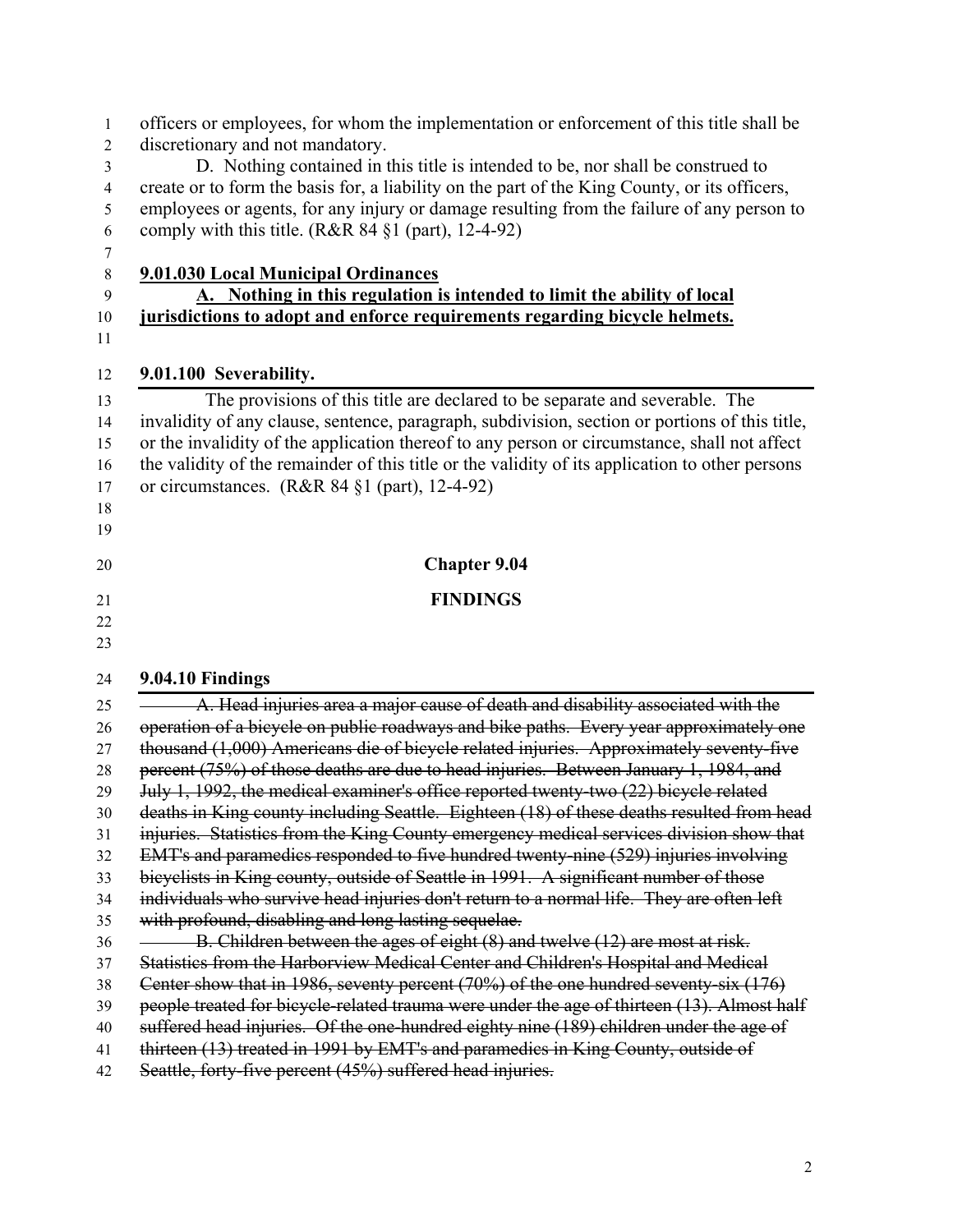1 <del>C. Bicycle helmets have been shown to be an effective deterrent to head injuries</del> suffered by bicycle riders during a crash. A study completed in 1989 by investigators at Group Health Cooperative of Puget Sound and the Harborview Injury Prevention and 4 Research Center shows that helmet use could reduce the number of head injuries involving bicycling by eighty-five percent (85%). While educational and promotional efforts in King County have increased helmet use from five percent (5%) in 1985 to thirty-eight percent (38%) in 1991, regulations requiring the use of bicycle helmets would be a more effective approach to reducing the number and severity of head injuries resulting from bicycle crashes. The board of health therefore finds that bicycle helmets 10 are required for the safe operation of bicycles or cycles not powered by motor on public roadways, bicycle paths or any right of way or publicly owned facility under the 12 jurisdiction of King County. (R&R §1 (part) 12-4-92) A. Head injuries are a major cause of death and disability associated with the operation of a bicycle on public roadways and bike paths. Every year approximately one thousand (1,000) Americans die of bicycle-related injuries. Approximately seventy-five percent (75%) of those deaths are due to head injuries. A significant number of those individuals who survive head injuries don't return to a normal life. They are often left with profound, disabling and long-lasting conditions. From 1989 through 1998, there were thirty-five (35) bicycle-related deaths and 2,003 bicycle-related hospitalizations in King County, including Seattle. B. Bicycle helmets have been shown to prevent head injuries suffered by bicycle riders during a crash or fall. Studies completed in 1989 and 1996 by investigators at Group Health Cooperative of Puget Sound and the Harborview Injury Prevention and Research Center show that helmet use could reduce the number of head injuries involving bicycling by sixty-nine (69%) to eighty-five percent (85%). The Medical Examiner noted that of the 8 bicycle-related deaths in 2000, 4 were not wearing helmets. Moreover, the King County Child Death Review (CDR) found that of the 5 children who died while riding a bicycle from July 1998 through April 2002, 4 were unhelmeted; the CDR experts concluded that 3 of the children would have likely survived if a helmet had been worn. Finally, using tools developed by The Centers for Disease Control and Prevention it is estimated that nearly \$10 million dollars would be saved annually in both direct and indirect costs for bicycle-related head injuries if every cyclist were wearing a helmet in King County. C. Educational and promotional efforts in King County have increased helmet use from two percent (2%) in 1985 to 61 percent (61%) in 1999 for children ages 5-12. In 1999, bicycle helmet use in adults was observed to be 71%. However, these effects have plateaued. Additional efforts are needed to augment helmet use. D. Studies in the United States and elsewhere demonstrate that legislation is effective in increasing helmet use. Helmet laws in Georgia, Maryland, and New York increased helmet use by 26% to 40%. In North Carolina, helmet use increased 2-3 fold after legislation. Furthermore, New Zealand found a 30% reduction in head injuries after passage of a helmet law. Thus, regulations requiring the use of bicycle helmets enhance the effectiveness of educational efforts to reduce the number and severity of head injuries resulting from bicycle crashes. The board of health therefore finds that bicycle helmets are required for the safe operation of bicycles not powered by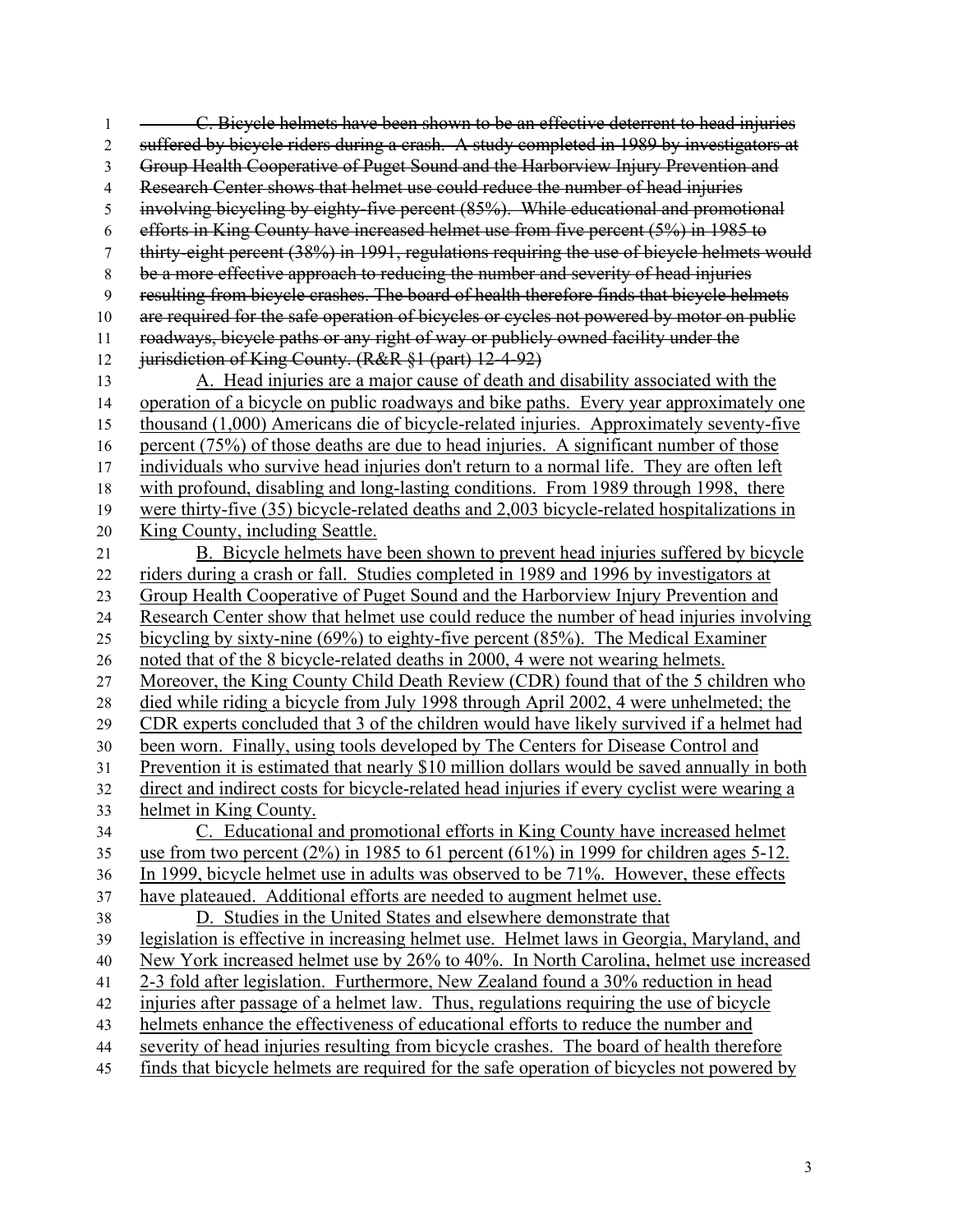| 1              | motor on public roadways, bicycle paths or any right-of-way or publicly owned facility                                                                                 |
|----------------|------------------------------------------------------------------------------------------------------------------------------------------------------------------------|
| 2              | located in King County, including Seattle. (R&R 84 §1 (part), 12-4-92)                                                                                                 |
| 3              |                                                                                                                                                                        |
| $\overline{4}$ |                                                                                                                                                                        |
| 5              | <b>Chapter 9.07</b>                                                                                                                                                    |
| 6              | <b>DEFINITIONS</b>                                                                                                                                                     |
| 7              |                                                                                                                                                                        |
| $\,8\,$        |                                                                                                                                                                        |
| $\mathbf{9}$   | Sections:                                                                                                                                                              |
| 10             | 9.07.005<br>Definitions Adopted                                                                                                                                        |
| 11             | Guardian<br>9.07.101                                                                                                                                                   |
| 12             | 9.07.020<br>Bicycle or eyele not powered by motor                                                                                                                      |
| 13             |                                                                                                                                                                        |
| 14             | 9.07.005 Definitions adopted.                                                                                                                                          |
| 15             | The following definitions of this chapter are adopted for this title. (R&R 84 $\S1$ )                                                                                  |
| 16             | $(part)$ , 12-4-92)                                                                                                                                                    |
| 17             |                                                                                                                                                                        |
| 18             | 9.07.010 Guardian.                                                                                                                                                     |
| 19             | "Guardian" means a parent, legal guardian or temporary guardian who maintains                                                                                          |
| 20             | responsibility, whether voluntary or otherwise, for the safety and welfare of a person                                                                                 |
| 21             | under the age of eighteen $(18)$ years. $(R&R84 \S1$ (part), 12-4-92)                                                                                                  |
| 22             |                                                                                                                                                                        |
|                |                                                                                                                                                                        |
| 23             | 9.07.020 Bicycle or eyele not powered by motor.                                                                                                                        |
| 24             | "Bicycle or cycle not powered by motor" is defined to specifically exclude                                                                                             |
| 25             | trieveles. (R & R 84§1 (part), 12-4-92)                                                                                                                                |
| 26             |                                                                                                                                                                        |
| 27             | "Bicycle means every device propelled solely by human power upon which                                                                                                 |
| 28             | person or persons may ride, having two tandem wheels, either of which is sixteen inches                                                                                |
| 29<br>30       | or more diameter, or three wheels, any one of which is more than twenty inches in<br>diameter (RCW 46.04.071). Within this chapter, the term bicycle shall include any |
| 31             | attached trailers, side cars, and/or device being towed by a bicycle".                                                                                                 |
|                |                                                                                                                                                                        |
| 32             |                                                                                                                                                                        |
|                |                                                                                                                                                                        |
| 33             | <b>Chapter 9.10</b>                                                                                                                                                    |
| 34             | <b>GENERAL REQUIREMENTS REGARDING BICYCLE HELMETS</b>                                                                                                                  |
| 35             |                                                                                                                                                                        |
| 36             | Sections:                                                                                                                                                              |
| 37             | 9.10.10 Requirements regarding bicycle helmets                                                                                                                         |
| 38             |                                                                                                                                                                        |
|                |                                                                                                                                                                        |
| 39             | 9.10.10 Requirements regarding bicycle helmets.                                                                                                                        |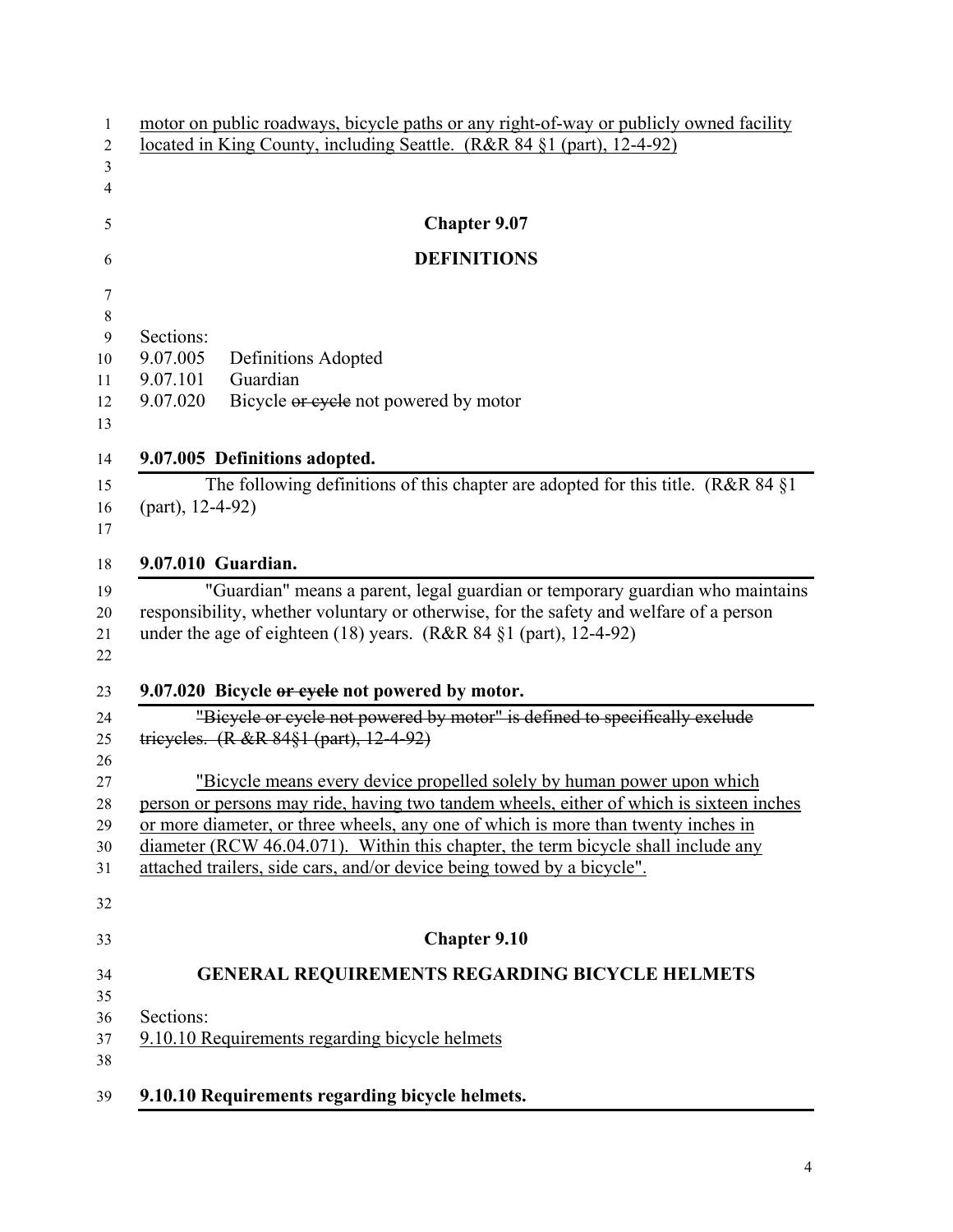| 1              | A. Any person operating or riding on a bicycle not powered by motor on a public             |
|----------------|---------------------------------------------------------------------------------------------|
| $\overline{2}$ | roadway, bicycle path or on any right-of-way or publicly owned facilities under the         |
| 3              | jurisdiction of located in King County including Seattle, shall wear a protective helmet    |
| $\overline{4}$ | designed for bicycle safety. Such helmet shall meet or exceed the requirements safety of    |
| 5              | standards adopted by the U.S. Consumer Product Safety Commission (CPSC) 15 USCS             |
| 6              | 6004, or Z-90.4 set by the American National Standards Institute (ANSI), the Snell          |
| $\tau$         | Foundation, the ASTM (American Society for Testing and Materials), or such subsequent       |
| $\,8\,$        | nationally recognized standard for bicycle helmet performance as the county may adopt.      |
| $\mathbf{9}$   | The helmet must be equipped with either a neck or chinstrap that shall be fastened          |
| 10             | securely while the bicycle is in motion.                                                    |
| 11             | B. The guardian of a person under the age of eighteen (18) years shall not                  |
| 12             | knowingly allow, or fail to take reasonable steps to prevent, that person from operating or |
| 13             | riding on a bicycle or any other cycle not powered by motor on a public roadway, bicycle    |
| 14             | path or on any right-of-way or publicly owned facilities under the jurisdiction of located  |
| 15             | in King County including Seattle, unless that person is wearing a helmet that meets the     |
| 16             | requirements of subsection (A) of this section.                                             |
| 17             | C. No person shall transport another person upon a bicycle or any other eyele not           |
| 18             | powered by motor on a public roadway, bicycle path or on any right-of-way or publicly       |
| 19             | owned facilities under the jurisdiction of located in King County including Seattle,        |
| 20             | unless that other person is wearing a helmet that meets the requirements of subsection (A)  |
| 21             | of this section.                                                                            |
| 22             | D. No person shall sell or offer for sale a bicycle helmet that does not meet the           |
| 23             | requirements of subsection (A) of this section.                                             |
| 24             | E. No person shall rent a bicycle or eyele not powered by motor for use by to               |
| 25             | another person unless that other person the renter possesses a helmet that meets the        |
| 26             | requirements of subsection (A) of this section. (R&R 84 $\S1$ (part), 12-4-92)              |
| 27             |                                                                                             |
| 28             | <b>CHAPTER 9.15</b>                                                                         |
| 29             | <b>ENFORCEMENT</b>                                                                          |
| 30             |                                                                                             |
| 31             | Sections:                                                                                   |
| 32             | 9.15.010<br>Enforcement.                                                                    |
| 33             |                                                                                             |
|                |                                                                                             |
| 34             | 9.15.010 Enforcement.                                                                       |
| 35             | A. A violation of this regulation is designated a civil infraction, to which the            |
| 36             | provisions of RCW Chapter 7.80 shall apply, except as set forth hereafter.                  |
| 37             | B. Any duly commissioned law enforcement officer having law enforcement                     |
| 38             | authority at the place where a violation of this regulation occurs is authorized to enforce |
| 39             | the provisions of this regulation.                                                          |
| 40             | C. Any person found to have committed a violation of this regulation shall be               |
| 41             | assessed a monetary penalty of thirty (\$30) for each such violation, not including         |
| 42             | applicable court costs.                                                                     |